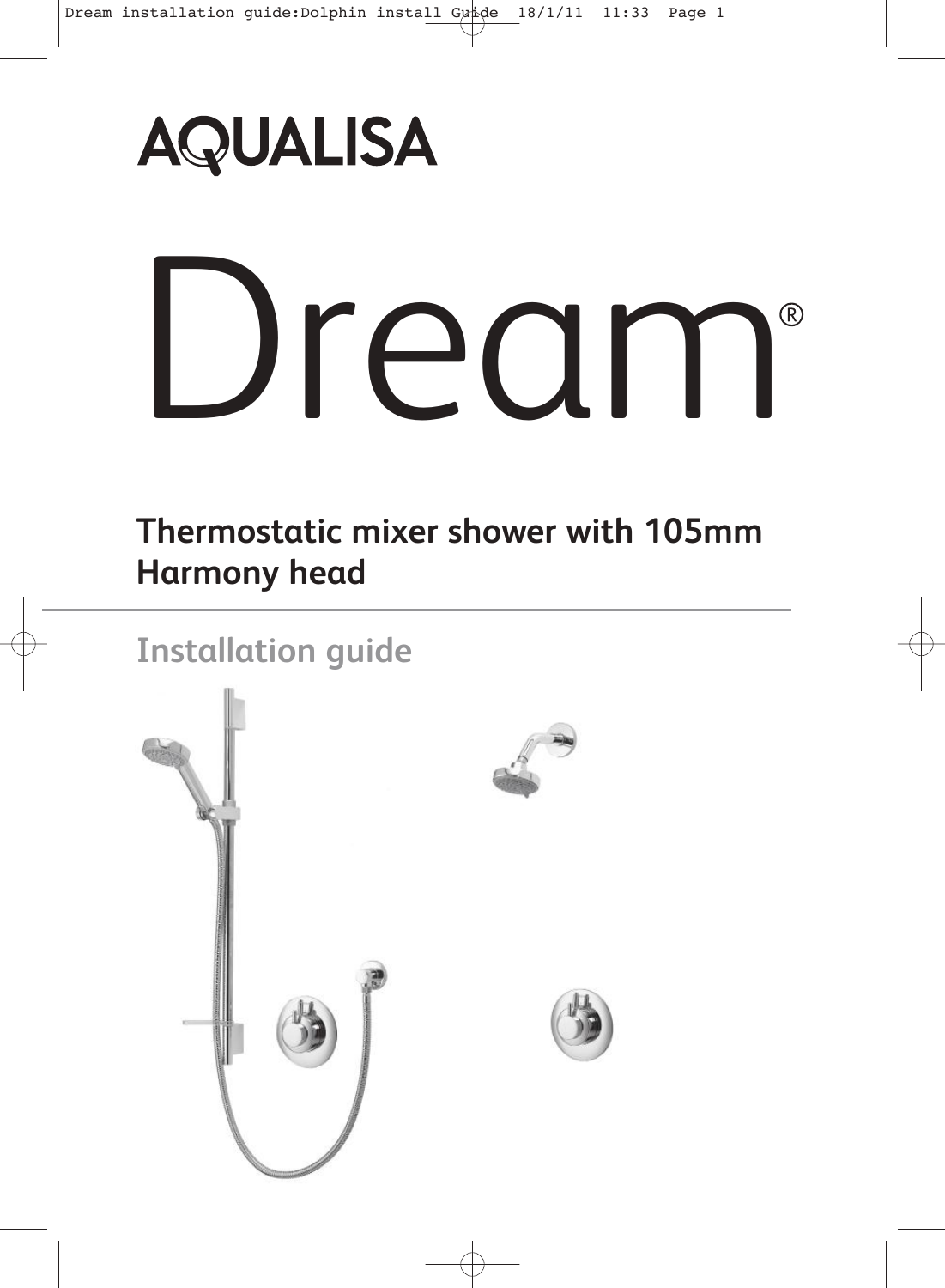# Index

| Introduction                     | p.3        |
|----------------------------------|------------|
| - Safety information             | p.3        |
| - Product specification          | p.3        |
| Connection to supplies           | p.3        |
| - Pipe sizing                    | p.3        |
| - Flushing<br>- Filters          | p.4        |
| - Isolating valves               | p.4<br>p.4 |
| - Pressures                      | p.4        |
| Gravity system                   | p.4        |
| - Siting                         | p.5        |
| - Pump installation              | p.5        |
| - Stored water capacities        | p.5        |
| Combination boiler systems       | p.5        |
| Balanced high pressure sytems    | p.5        |
| Typical water systems            | p.6        |
| System components                | p.8        |
| Valve installation instructions  | p.9        |
| - Dream concealed valve          | p.9        |
| Harmony shower head installation | p.12       |
| - Adjustable height Harmony head | p.12       |
| - Fixed Harmony head             | p.15       |
| User guide                       |            |
| - Shower valve                   | p.16       |
| - Adjustable height Harmony head | p.16       |
| - Fixed Harmony head             | p.17       |
| Cleaning & maintenance           | p.17       |
| Commissioning                    | p.18       |
| Trouble shooting guide           | p.19       |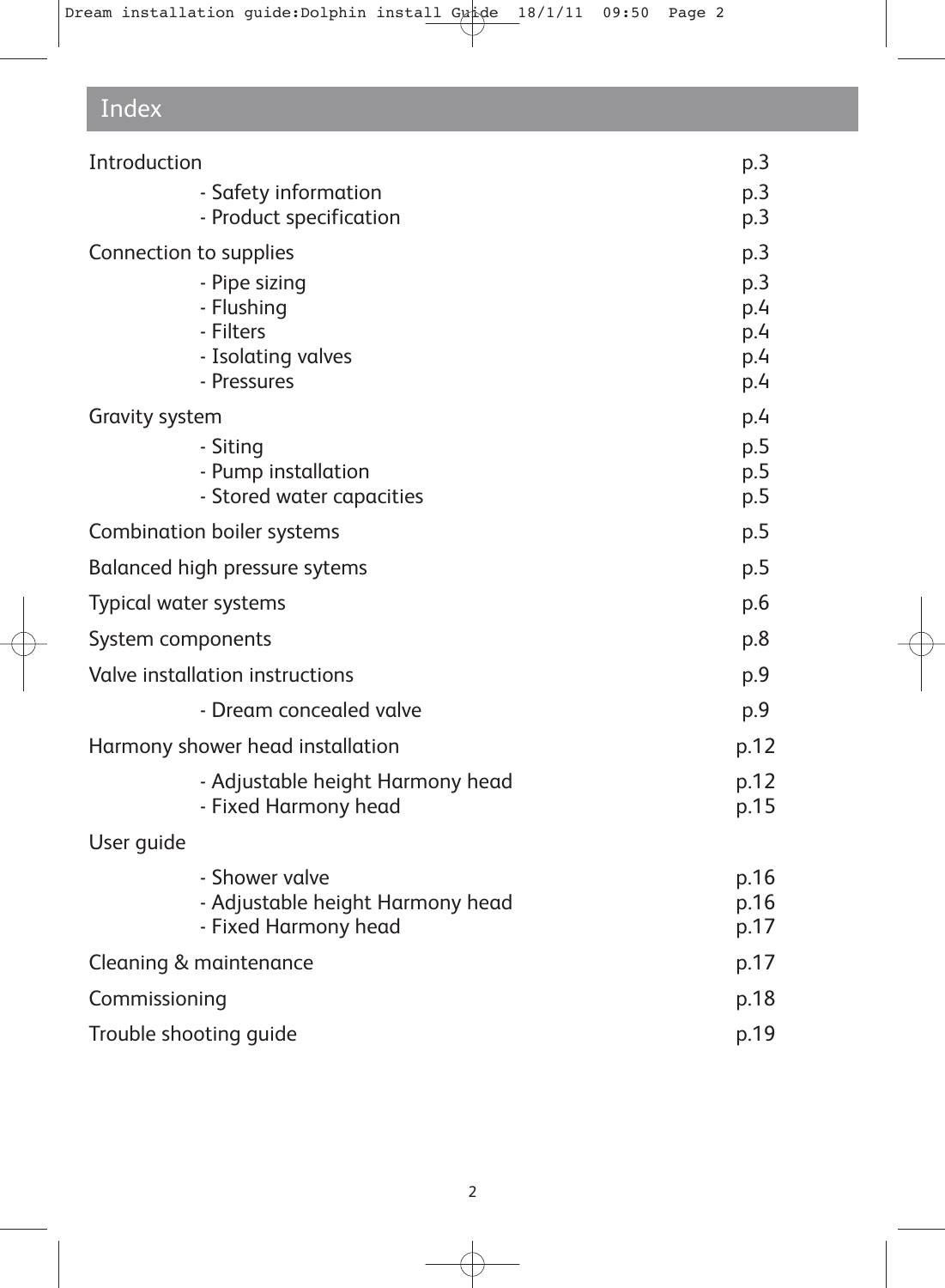# **Introduction**

The Dream product range includes a concealed valve available complete with either an adjustable height or fixed shower head. Dream thermostatic valves provide close temperature stability and fail safe protection on appropriate high and low pressure systems. Please refer to the product specification section below.

If at any stage during installation you have any questions, please contact the Aqualisa customer helpline on 01959 560010 for assistance.

## **Safety information**

This product must be installed by a competent person in accordance with all relevant current Water Supply Regulations.

#### **THE SHOWER MUST NOT BE USED WITH A HOT WATER SUPPLY TEMPERATURE OVER 65º C.**

The Dream range is designed for domestic use only.

#### **Product specification**

Dream products are suitable for all gravity, boosted gravity, balanced high pressure and combination boiler systems\*. Pressure range 0.1bar – 10bar max (static).

\*The combination boiler MUST have a minimum rating of 24kW (80,000 Btu) and be of the type fitted with a fully modulating gas valve.

A cold inlet flow regulator is provided for use with combination boiler applications.

**If any doubt, please contact the appliance manufacturer before installation commences.** 

#### **Connections**

Dream products are designed for conventional supplies with HOT on the left and COLD on the right as viewed from the front.

Dream shower valves incorporate 'push fit' type connections for use with 15mm British standard copper tube. Tube should be cut using a rotary type cutter and lubricated using a silicone based lubricant or petroleum jelly (Vaseline or similar) prior to insertion into the fitting.

If plastic pipe is used, the tube insert must not increase the tube diameter or extend the cut off length by more than 2mm.

#### **THESE FITTINGS ARE NOT SUITABLE FOR STAINLESS STEEL TUBE.**

Supply lines must be flushed clear of any debris before installation of the unit. Any debris accumulation in the in the shower valve and head may result in damage and poor performance.

## **Pipe sizing**

Long pipe runs, on both inlet and outlet, will reduce the flow rate at the shower head. If long pipe runs are unavoidable, use copper pipe rather than plastic. If plastic pipe is used, minimise the number of elbows as pipe inserts are very restrictive. Consideration should be given to using 22mm plastic or copper pipe especially if a diverter valve is to be fitted.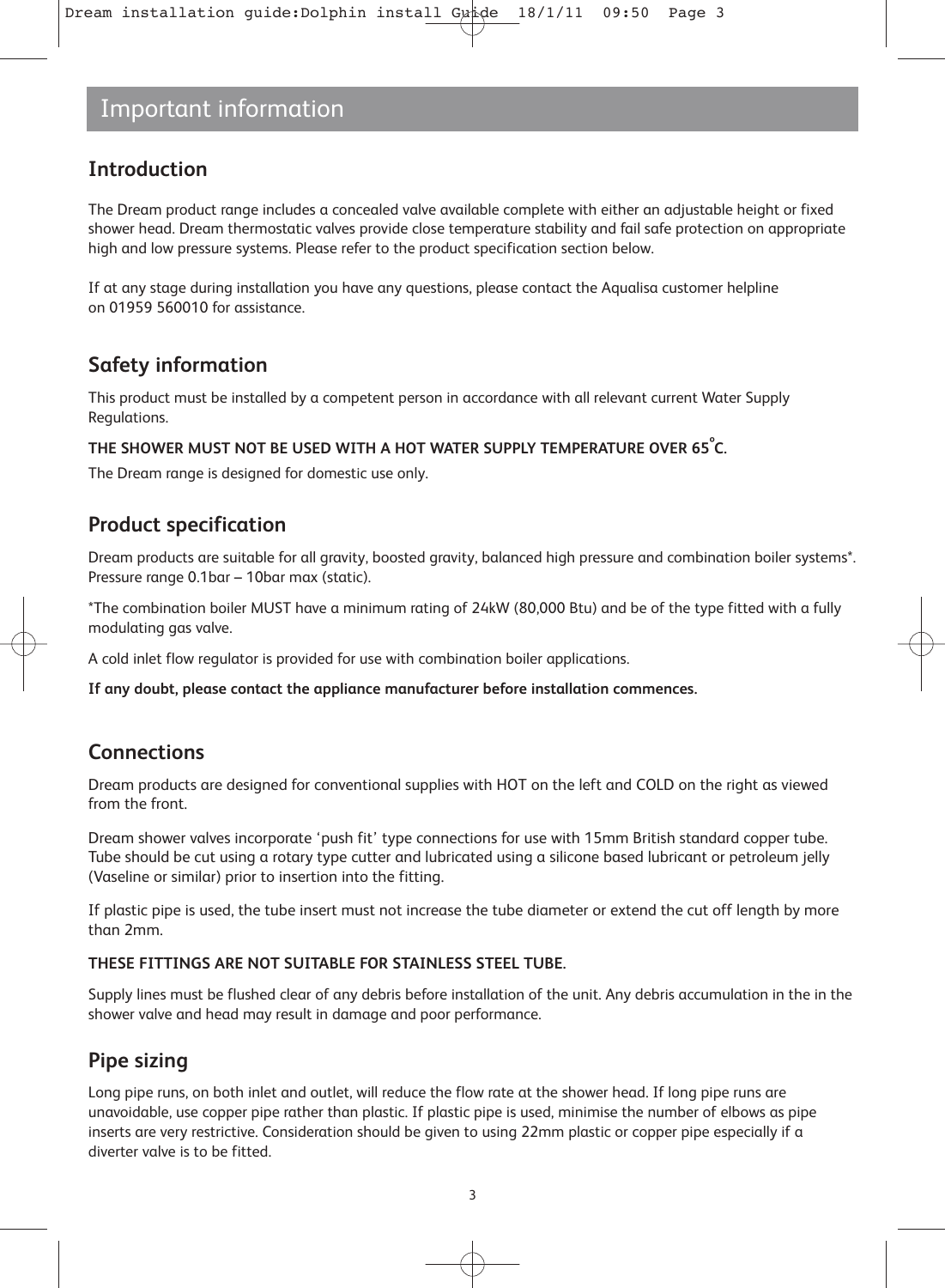# **Flushing**

Some modern fluxes can be extremely corrosive and, if left in contact, will attack the working parts of the unit. All soldering must be completed and the pipe work thoroughly flushed out in accordance with current Water Supply Regulations prior to connection of the product.

#### **Filters**

To ensure ongoing optimum performance, the internal control mechanism 'cartridge' is protected by a two-part filter system. Debris accumulation may result in reduced flow from the shower head and noisy operation.

As this condition is not covered by our standard warranty terms, it is suggested that the cartridge be removed and the filters checked by a competent person. In the event of any difficulties please contact the Aqualisa customer helpline for assistance.

# **Isolating valves**

Suitable full way isolation valves must be fitted to both supplies in accordance with current Water Supply

Regulations and our terms of warranty.

Due to their restrictive characteristics, stopcocks and ball type valves that reduce the pipe bore size must not be used on gravity and boosted gravity installations.

#### **Pressures**

The Dream cartridge is designed to operate from the mains at a maximum of 10bar. If the mains pressure likely to exceed 10bar, a 'drop tight' PRV must be fitted on the supply pipe after the main stopcock. A setting of 3bar is recommended. It should be noted that daytime pressures approaching 8bar can rise above the stated maximum overnight.

A suitable PRV is available from Aqualisa.

**Dream products are not suitable for mixed supply systems, e.g. gravity hot and mains cold.**

# **Gravity fed hot and cold supplies**

Services must be installed according to good plumbing practice having regard to pipe sizing, long pipe runs and low head situations.

The cold supply for the valve assembly must be taken directly from the cold water storage system. The hot supply may be taken from the vent/draw off pipe of the hot water cylinder at a point below the cylinder connection or alternatively from the underside of the horizontal draw off.

Rising pipe work must NOT be connected into the horizontal draw off from the cylinder or to any point in the vent/draw off pipe above the cylinder connection.

#### **CYLINDER TEMPERATURE IN EXCESS OF 65°C MAY RESULT IN POOR SHOWER PERFORMANCE**

To minimise pressure loss we recommend that the hot and cold supplies are run in 22mm as close as reasonably possible to the mixing valve before reducing to 15mm.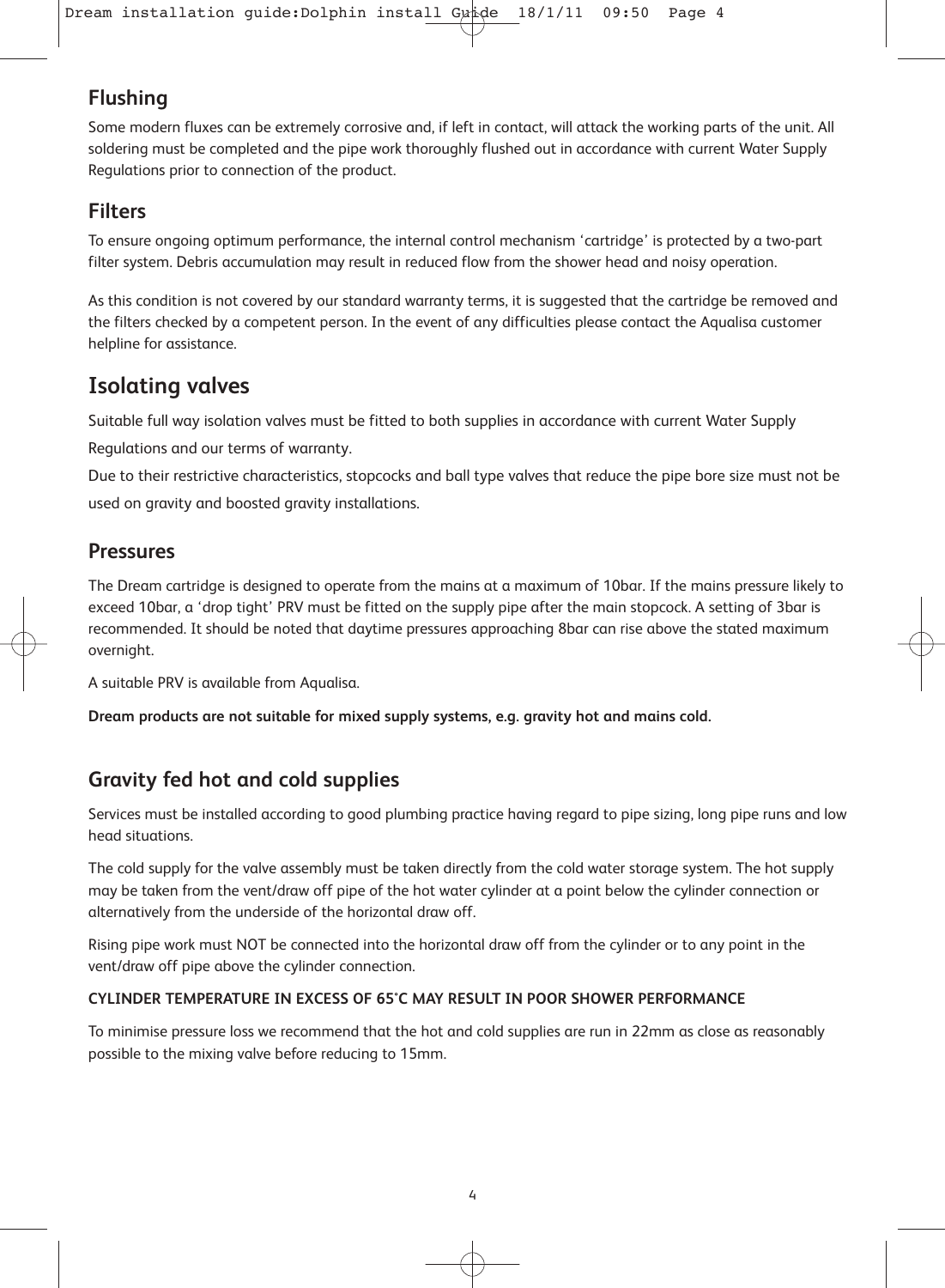# **Siting**

For optimum performance, with gravity fed systems the distance between the bottom of the storage cistern and the shower head should be not less than 1m (when using an adjustable height head). If using a fixed head, the highest point of the pipe work must be below the underside of the cistern.

Please refer to the typical system layout on page 6.

## **Pump installation**

#### **UNDER NO CIRCUMSTANCES MUST A PUMP BE FITTED DIRECTLY TO THE WATER MAIN**

A pump must only be used to boost the pressure from tank fed supplies.

A minimum 1 bar twin ended booster pump is recommended.

#### **ENSURE THE MINIMUM GRAVITY FLOW RATE IS SUFFICIENT TO OPERATE THE PUMP FLOW SWITCHES.**

#### **PLEASE REFER TO THE MANUFACTURERS PUMP INSTALLATION GUIDE FOR PUMP INSTALLATION INFORMATION.**

Please refer to the typical system layout on page 6.

#### **Stored water capacities**

The minimum capacity of the cold storage cistern should be not less than 225 litres (50 gallons). The capacity of the hot cylinder must be capable of meeting the anticipated demand.

#### **Combination boiler/multipoint system**

Dream products are suitable for use with combination boiler systems. The combination boiler MUST have a minimum rating of 24kW (80,000 Btu) and be of the type fitted with a fully modulating gas valve. This is sufficient to operate one outlet at a time.

#### **If in any doubt, please contact the appliance manufacturer before installation commences.**

The cold supply can be taken from the nearest convenient mains supply and the hot supply can be taken from the nearest hot water draw off point. Account must be taken of the pressure drops that will occur when other draw off points are used while the shower is in use.

Please refer to the typical system layout on page 7.

#### **Balanced high pressure system**

The cold water supply must be drawn from the same mains supply as that to the hot water system (down stream of the cylinder manufacturer's pressure limiting valve, where supplied) and the hot supply from the nearest convenient draw off point. Account must be taken of pressure drops that may occur when other draw off points are used while the shower is in use.

Please refer to the typical system layout on page 7.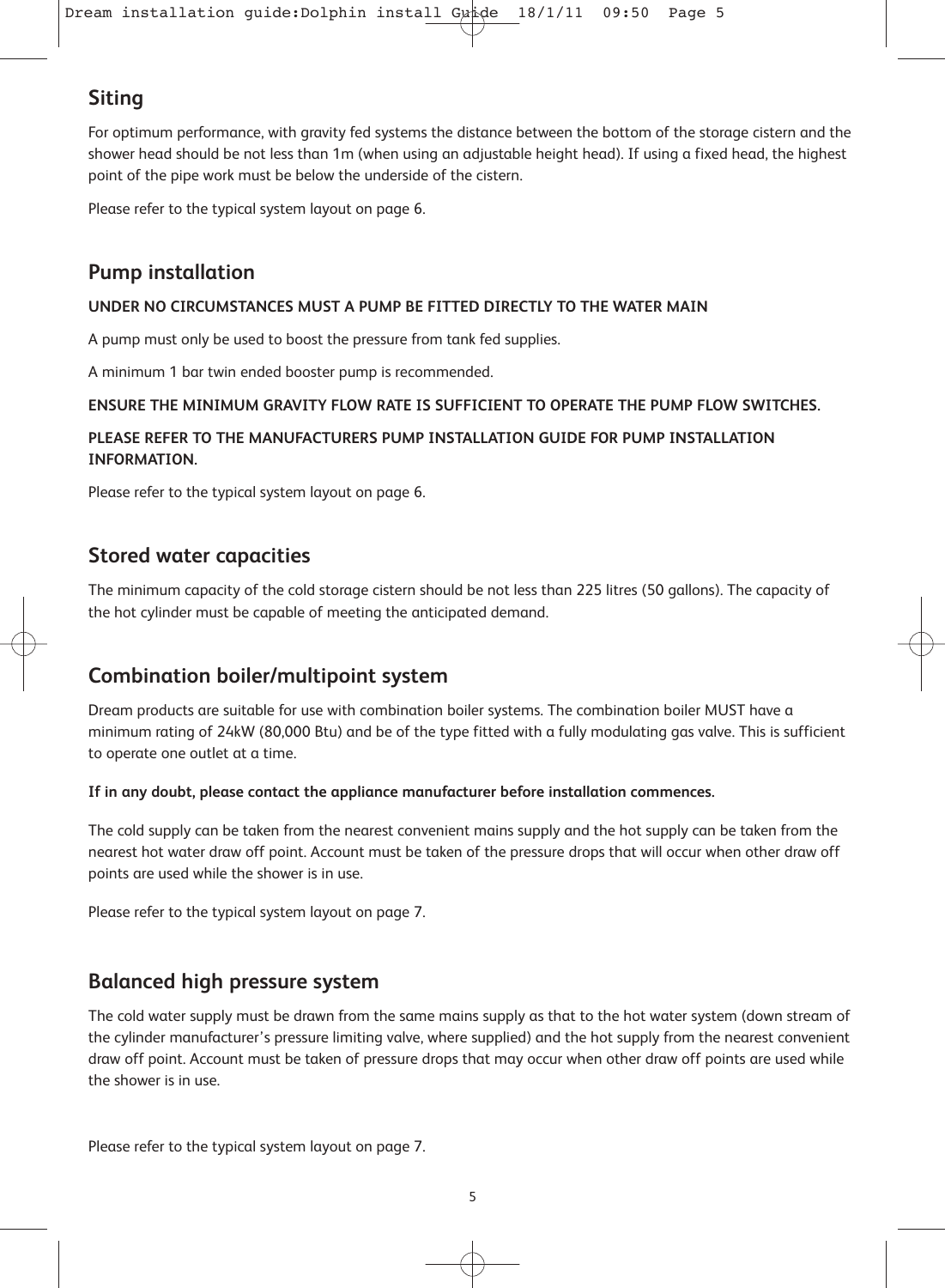# Typical system diagrams



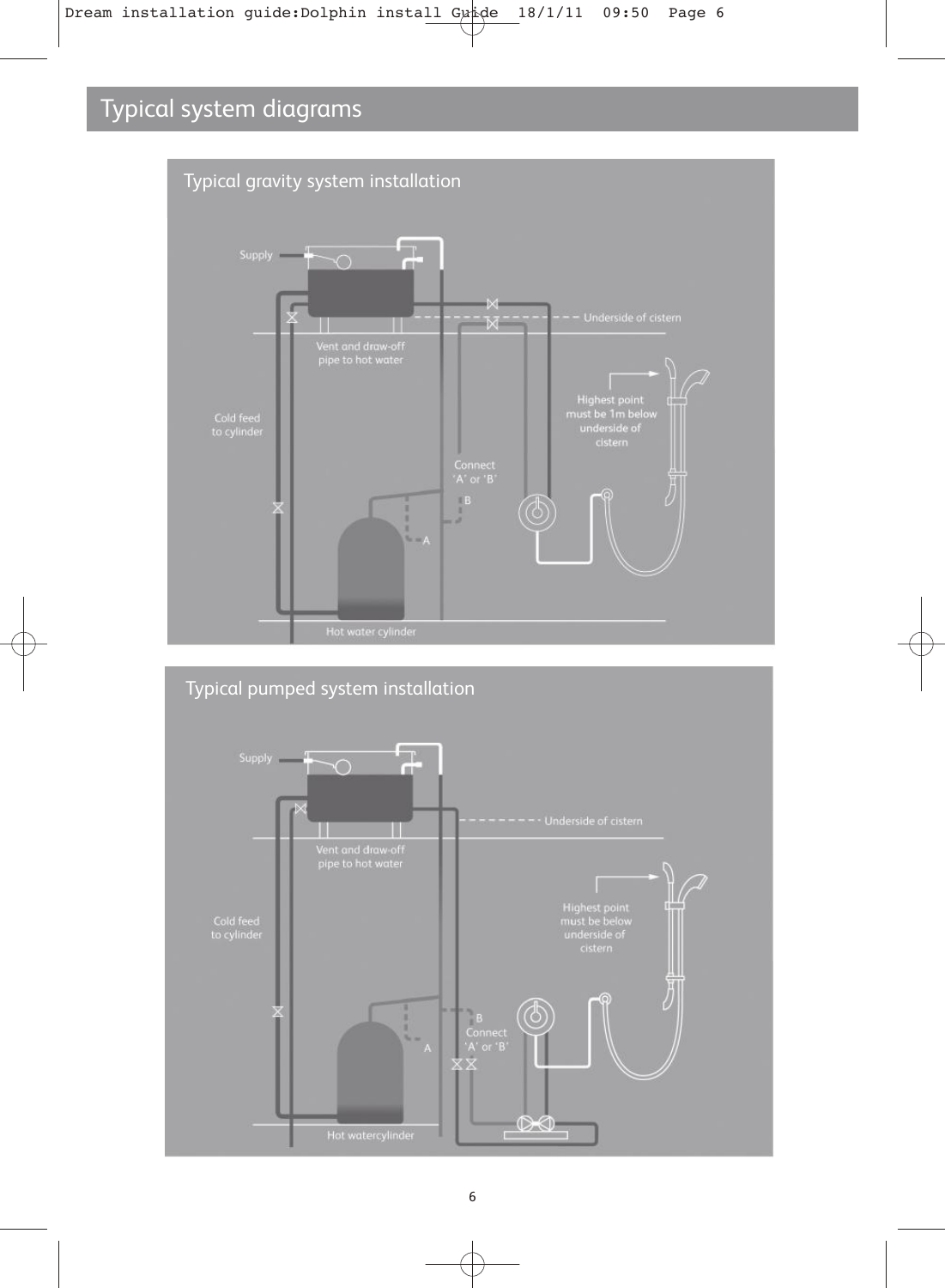# Typical system diagrams continued









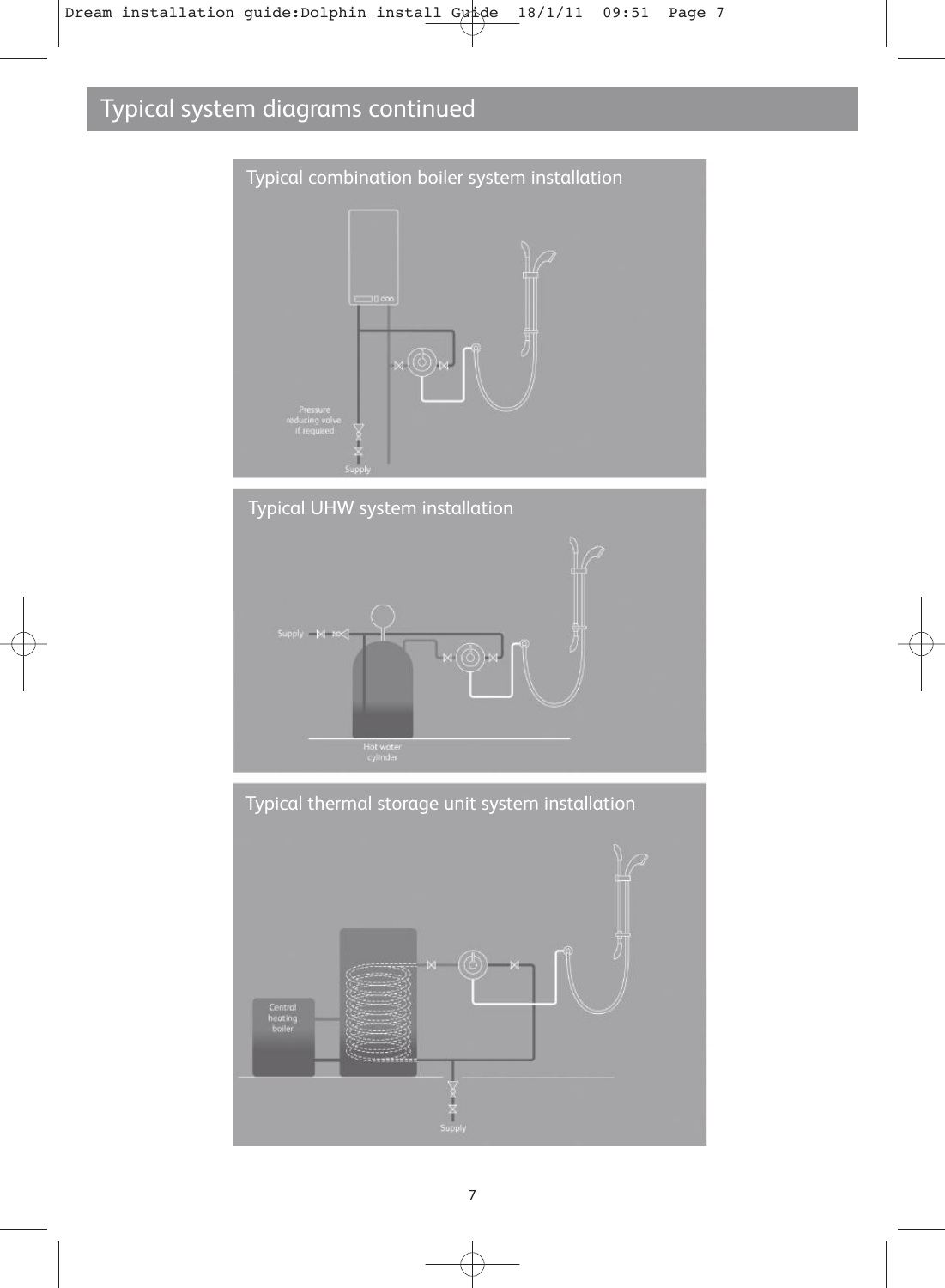

Components - Dream concealed with fixed 105mm Harmony head

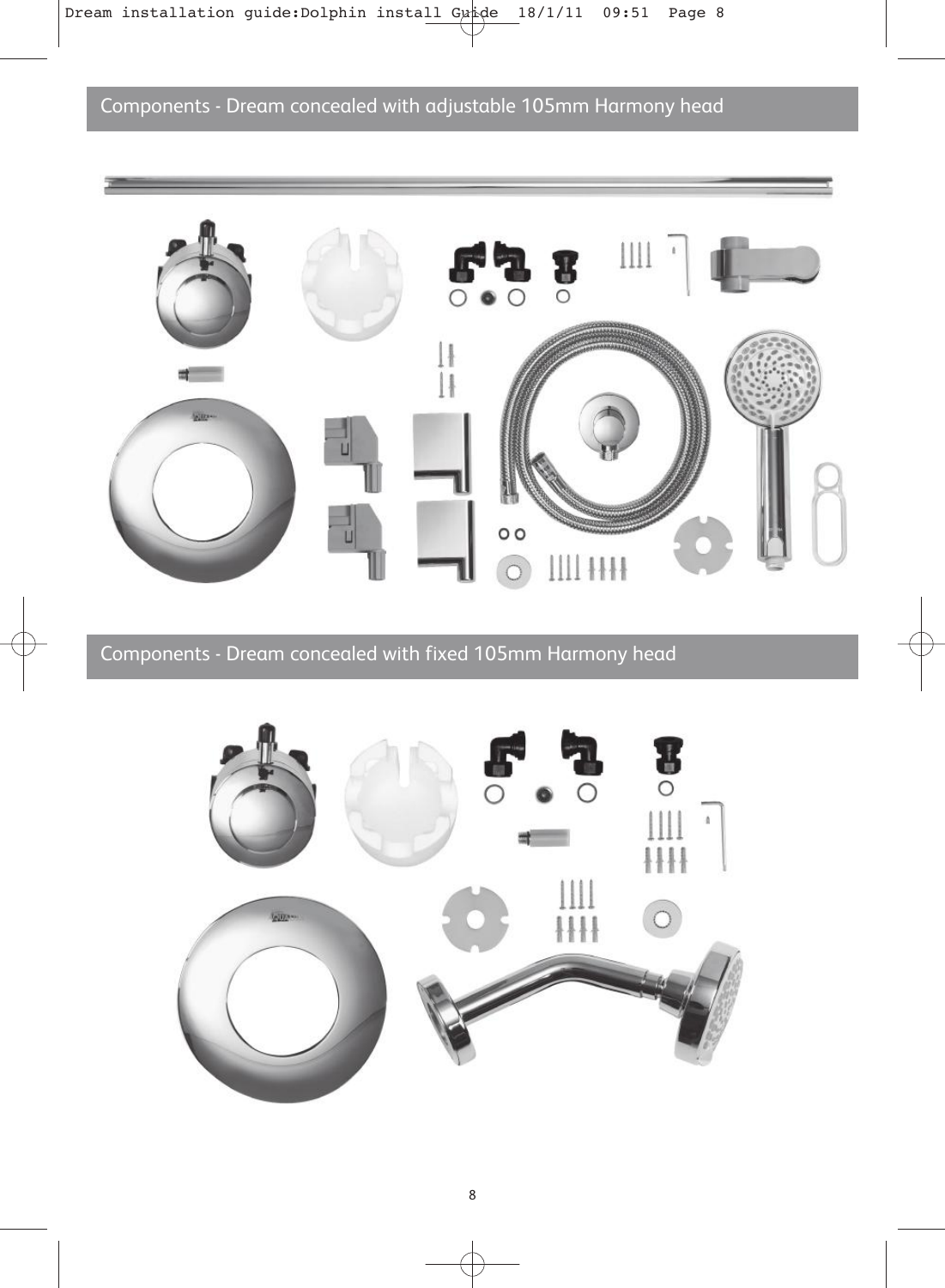**! In addition to the guide below it is essential that the written instructions overleaf are read and understood and that you have all the necessary components (shown on page 8) before commencing installation. Failure to install the product in accordance with these instructions may adversely affect the warranty terms and conditions. Do not undertake any part of this installation unless you are competent to do so. Prior to starting ensure that you are familiar with the necessary plumbing regulations required to install the product correctly and safely.**

**Dream concealed is supplied with universal fixings.** 

**1** If installing the product built in to a solid wall, chase out a suitable recess in the wall to receive the valve and pipe work. If installing the valve in a concealed panel mounted situation, in most cases it will be necessary to first install a suitable sound fixing in the cavity area before fixing the valve. A hole of Ø130mm is required to install the valve and gain access to inlet and outlet connectors.

The valve needs to be mounted to the depth shown at the following centres. The distance between the 15mm inlet centre pipe centres is 150mm as shown.



**2** Mark the position for the four fixing points as outlined above.

**4** Carefully remove the on/off knob from the valve assembly and set aside.

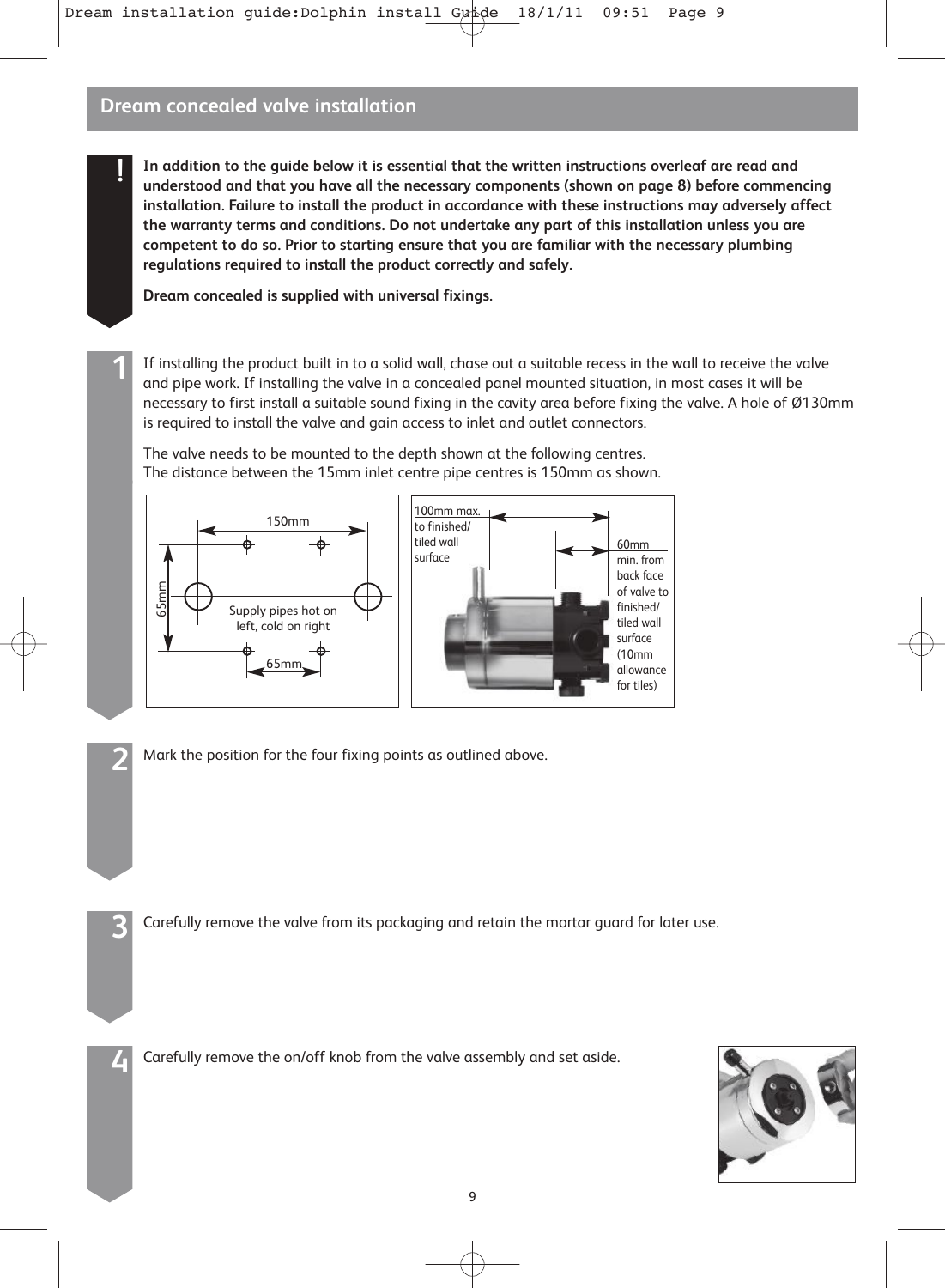

**7** Carefully remove the shroud from the valve assembly. The temperature override housing (white) does not need to be removed in order for the valve to be installed. If the housing is removed then please take note of its orientation on the valve.

**8** Fit the elbows to the body hand tight, ensuring that the rubber washers are correctly engaged (these are supplied in the screw pack).

- **9** If the valve is to be installed for use with a gas fired instantaneous (multipoint) water heater or a combination boiler the cold water flow regulator must be fitted at this stage by insertion into the cold water port as shown ensuring the o'ring faces the incoming flow (the flow regulator is supplied in its own pack).
- **10** The Dream valve is supplied with an outlet cap on the bottom of the valve allowing for a top outlet connection. The bottom outlet can be used by simply removing the cap and repositioning it on the top outlet. If the cap is removed please ensure that when replaced the washer in the cap is in place and that the cap is done up tight.
	- **11** Fit the outlet connector ensuring that the rubber washer is correctly engaged (supplied in the screw pack), on the required outlet ensuring a tight fit. Position the valve and check the four fixing positions and that there is adequate space available around both inlet elbows and the outlet connector. Prepare the wall fixings as required. Secure the valve assembly to the fixing surface using the screws provided (if suitable).







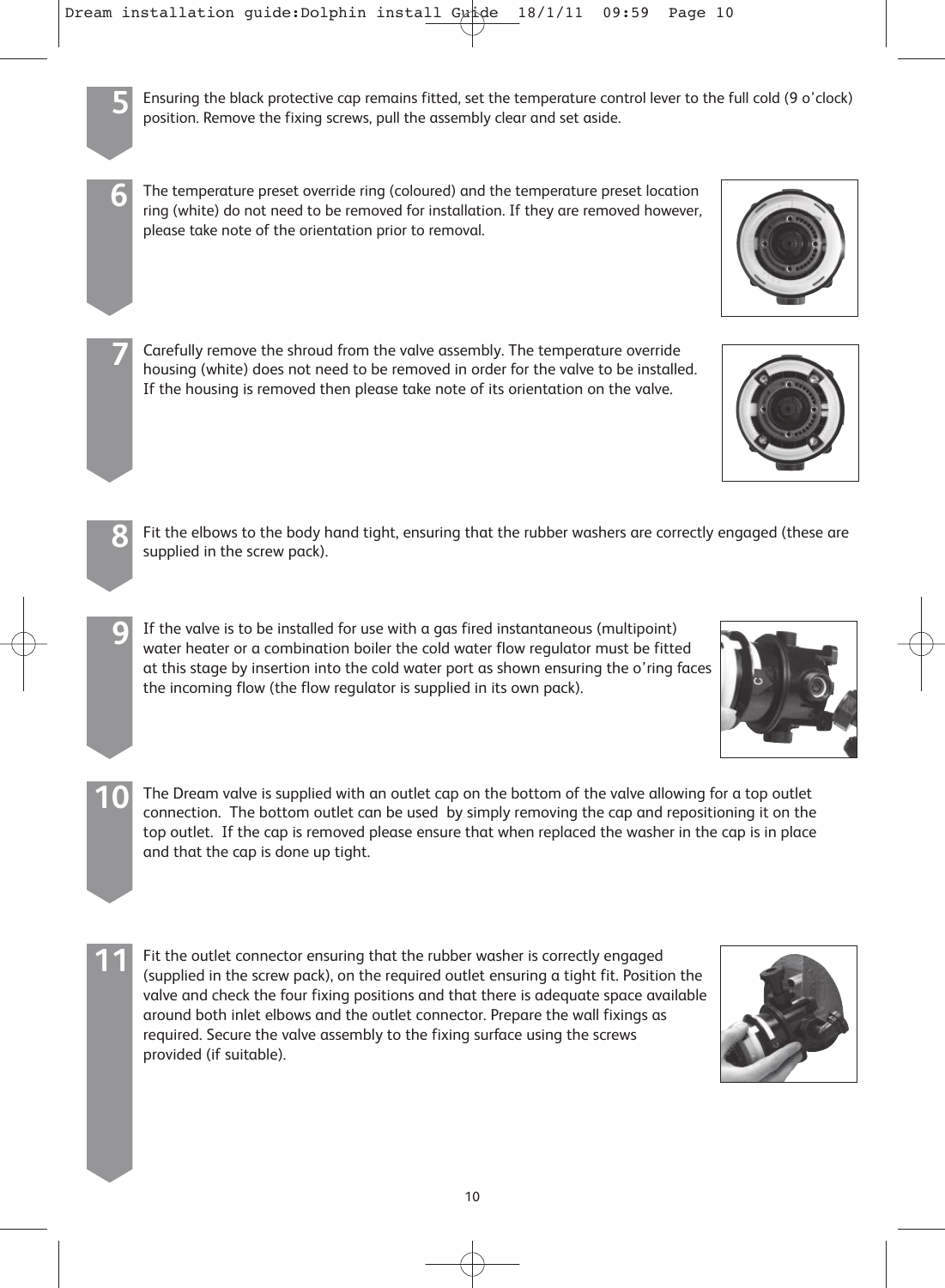| Using a silicone-based lubricant, lubricate the supply pipe ends and whilst<br>supporting the elbows push home the supply pipes ensuring the correct orientation<br>for the inlet pipes (HOT left and COLD right as shown on the valve). Push the valve<br>fully home until a definite stop is reached. Tube insertion depth is 25mm (1").                        |                                    |
|-------------------------------------------------------------------------------------------------------------------------------------------------------------------------------------------------------------------------------------------------------------------------------------------------------------------------------------------------------------------|------------------------------------|
| Using a suitable tool, tighten both the elbow nuts and the outlet connector nut until water tight.                                                                                                                                                                                                                                                                |                                    |
| The installation should now be checked for leaks. Cap off the outlet assembly.<br>Loosely fit the on/off lever assembly and turn it fully clockwise to ensure that the<br>valve is fully turned off.<br>The on/off shaft is manufactured with a flat area. The corresponding flat<br>area in the on/off lever must be in alignment before the knob can be fitted. |                                    |
| Turn on the supply and check for any leaks upstream of the valve. Slowly open the control and check for<br>leaks downstream of the valve. If all is sound, again turn the on/off control fully clockwise and turn off<br>the supply.                                                                                                                              |                                    |
| Place the mortar guard around the valve and fill in the chase. Once the in-filling<br>material has set, carefully remove the polystyrene to expose the valve body.<br>THE MORTAR GUARD MUST BE USED                                                                                                                                                               |                                    |
| Refit the temperature preset override ring (coloured) and the temperature preset<br>location ring (white) if removed prior to installation, taking care to fit the override<br>ring in the correct orientation as outlined in step 6.<br>Before replacing the shroud ensure that the shroud seal is in the correct position<br>as shown.                          | Shroud support ring<br>Shroud seal |
| Replace the shroud ensuring that it is fully fitted against the shroud support ring<br>as shown.                                                                                                                                                                                                                                                                  |                                    |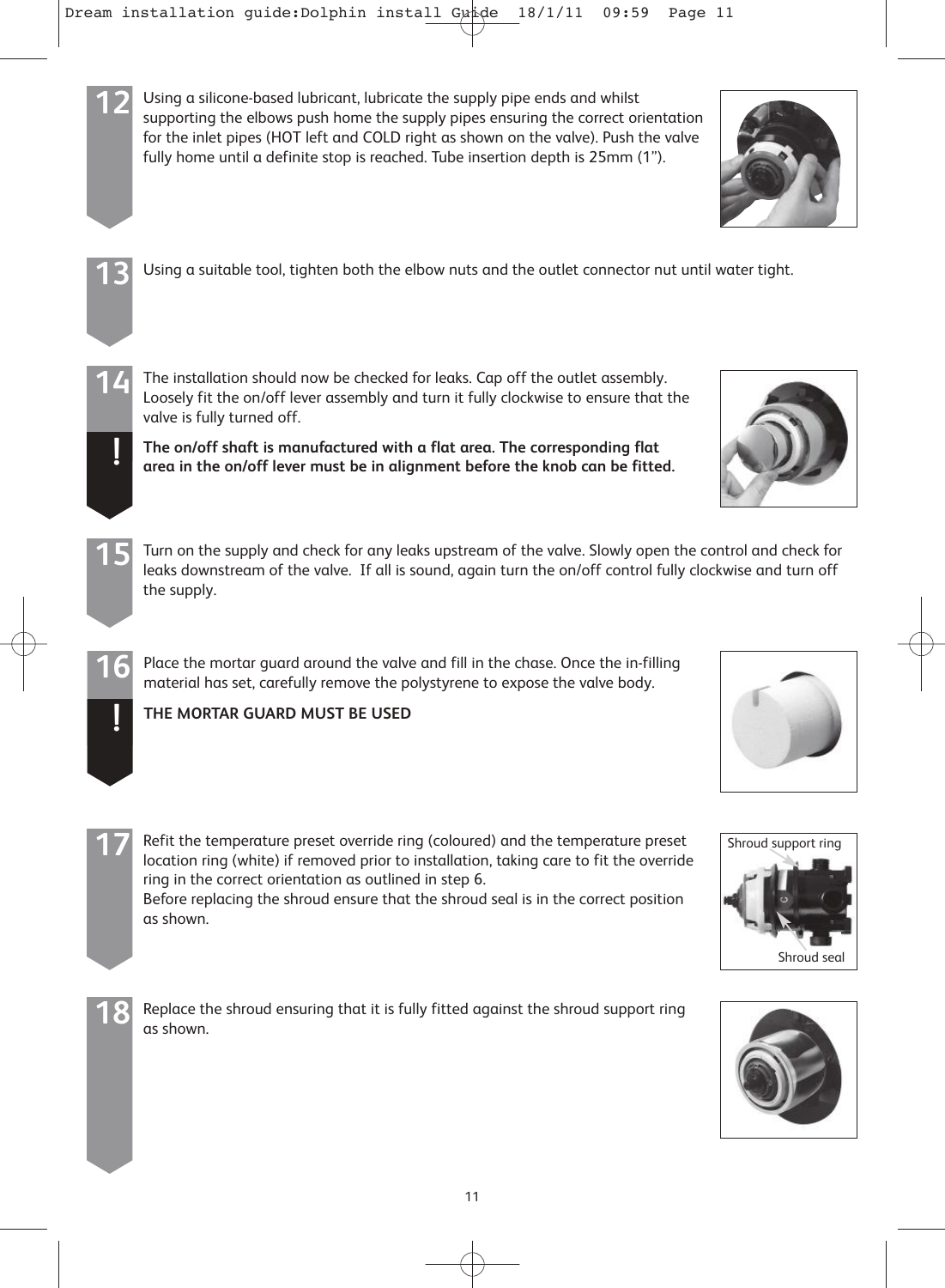

# Adjustable Harmony head installation

**1** Prepare pipework from the shower valve to the required position for the hose outlet using a Ø15mm copper pipe. Slide the wall spacer down the projecting pipe flush with the finished wall surface.

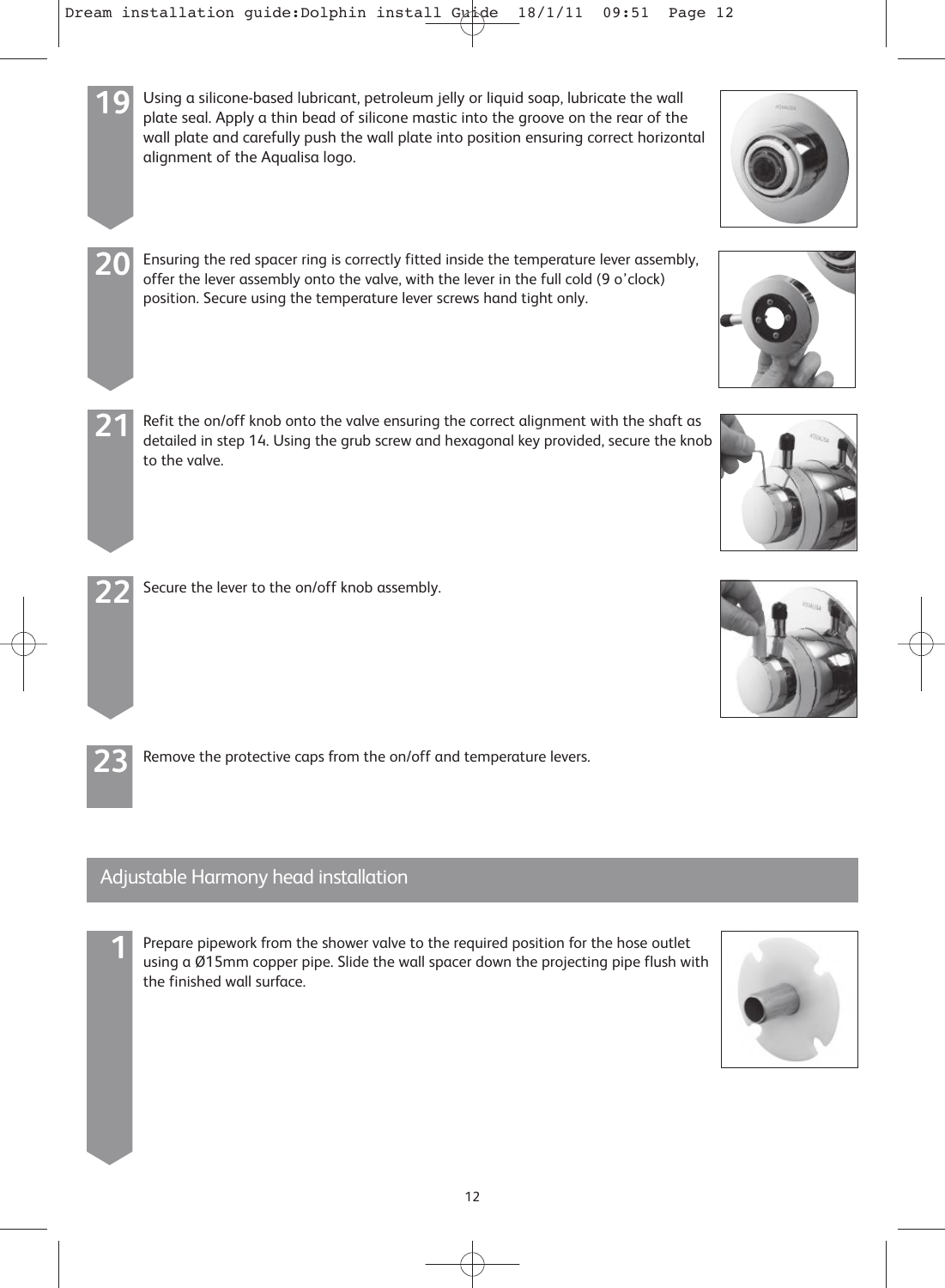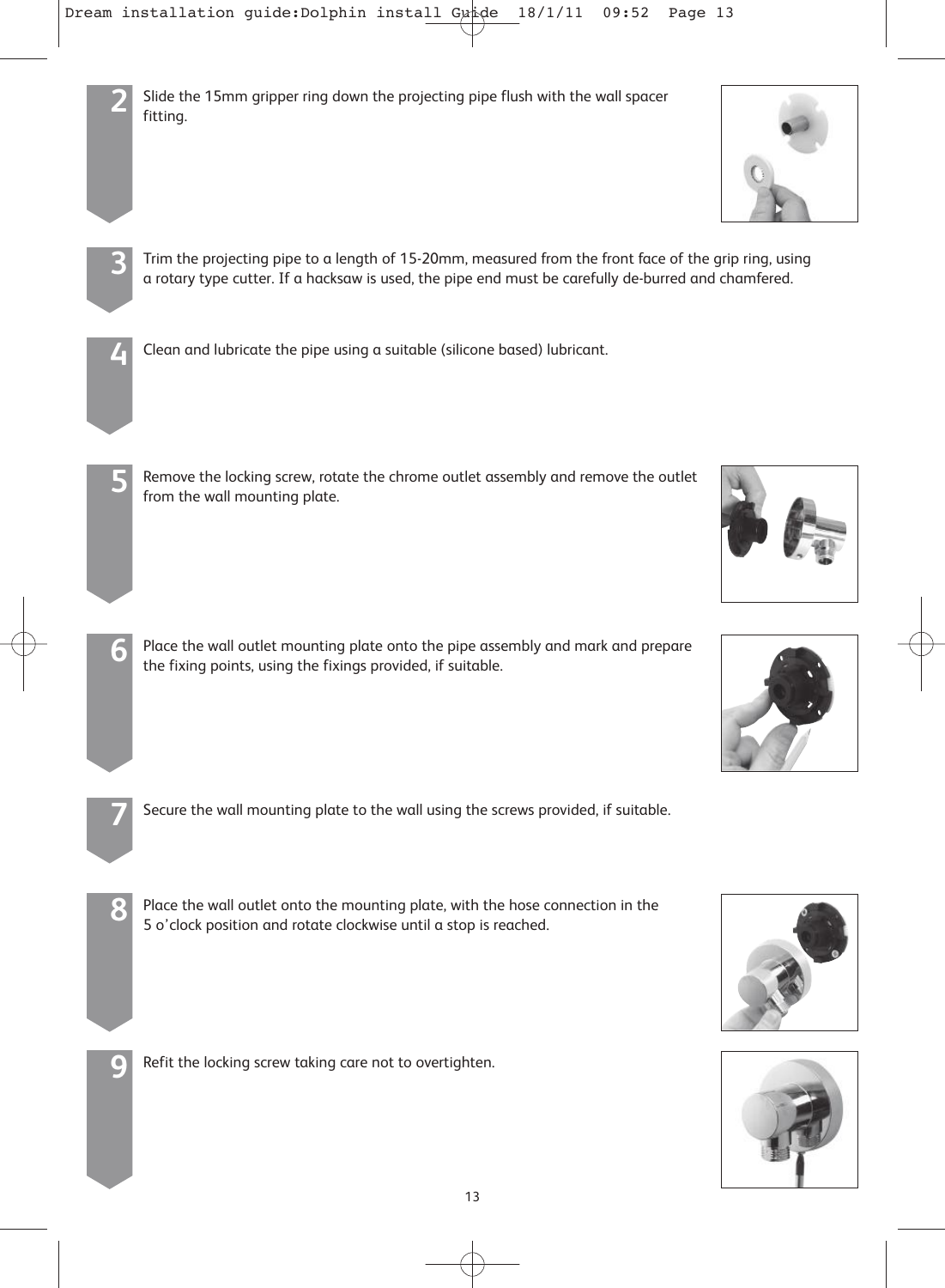

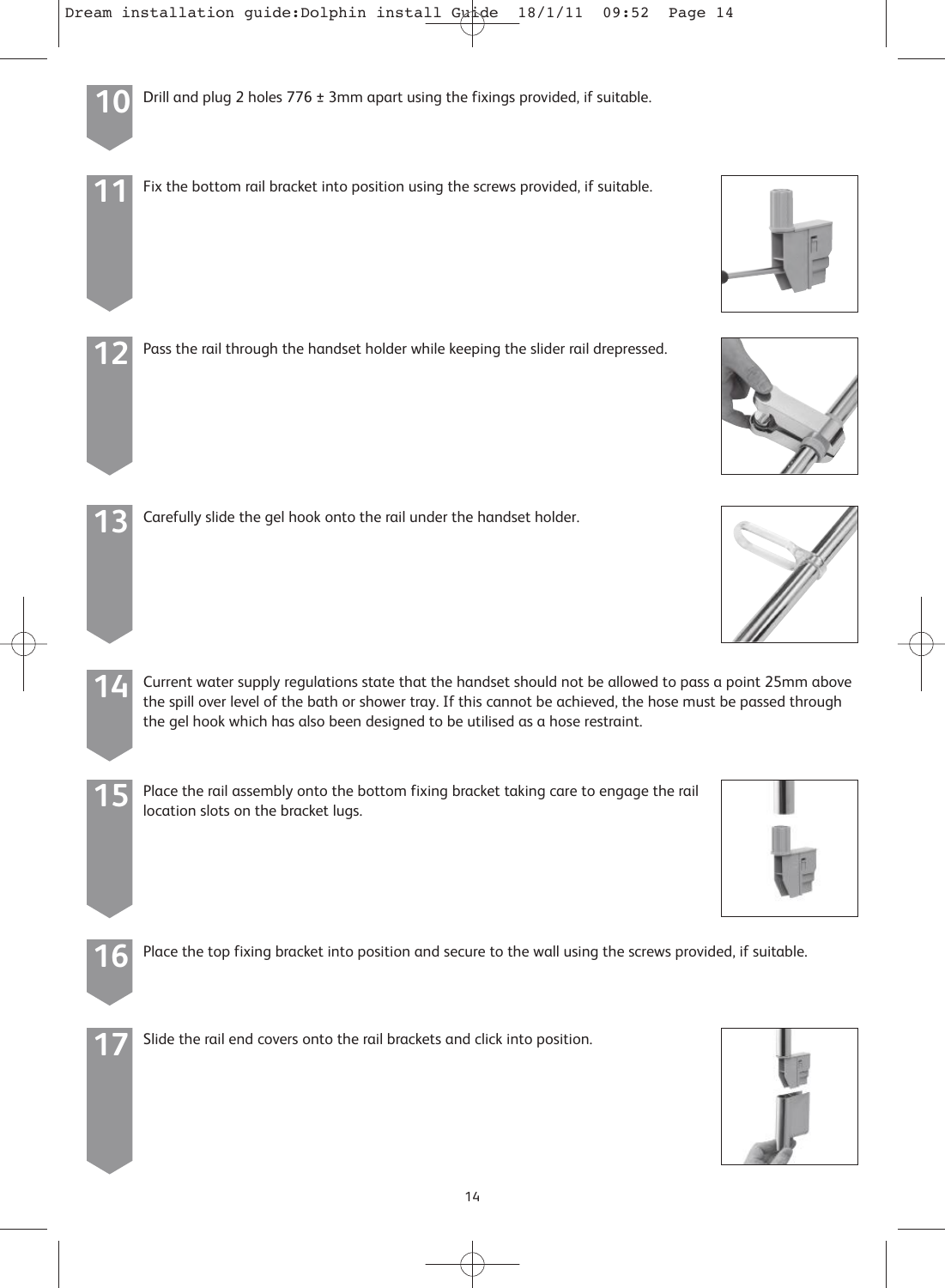**19** Ensuring the hose washers are in the correct position, depress the anti-swivel locking button on the handset and secure the handset to the hose. Connect the hose to the outlet connection and place the handset into the handset holder.

#### Fixed Harmony head installation

**1** Prepare pipework from the shower valve to the required position for the fixed shower head using a Ø15mm copper pipe. Slide the wall spacer down the projecting pipe flush with the finished wall surface.



- **3** Trim the projecting pipe to a length of 20-50mm, measured from the front face of the grip ring, using a rotary type cutter. If a hacksaw is used, the pipe end must be carefully de-burred and chamfered.
- **4** Clean and lubricate the pipe using a suitable (silicone based) lubricant.
- **5** Carefully side the fixed head cover plate down the fixed head arm taking care not to damage the plating.
- **6** Offer the fixed head arm into position over the pipework assembly and mark and prepare the fixing points using the fixings provided, if suitable.







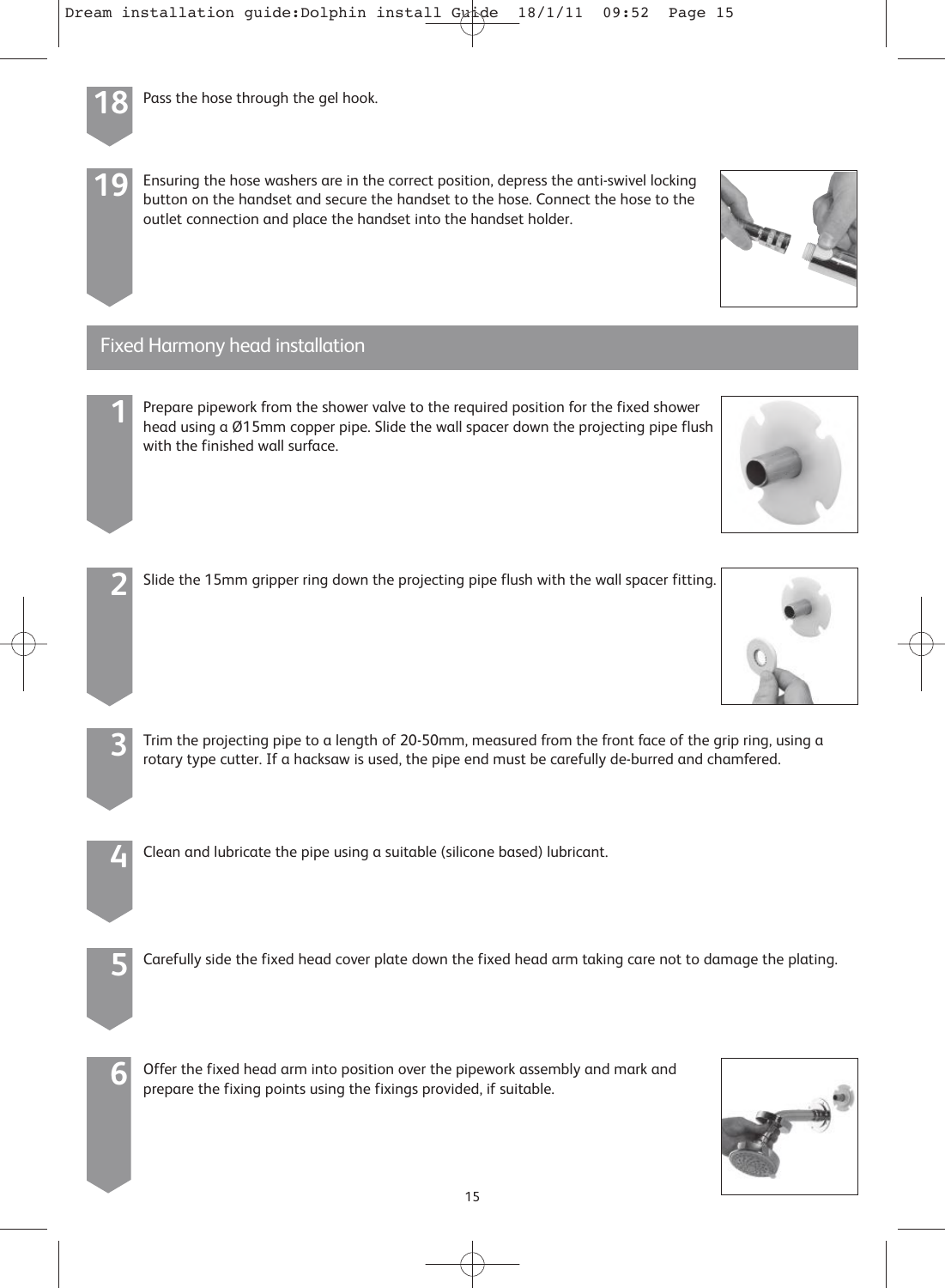**8** Slide the cover plate into position flush with the finished wall surface.

User guide - Dream valve

## **Shower valve user guide**

1. Turn the on/off lever fully anti-clockwise into the open position to turn the shower on.

**N.B. The on/off knob MUST NOT be used as a method of flow control.**

- 2. Rotate the temperature control lever, depressing the maximum temperature stop button at the top of the lever if required, to select a comfortable showering temperature using the temperature markings as a guide.
- 3. Turn the on/off lever fully clockwise into the closed position after use.

# User guide - Adjustable height Harmony head

#### **Adjustable head user guide**

1. Rotate the sprayplate lever clockwise or anti-clockwise to select the desired spray pattern.

**N.B. When the lever is in the 3 o'clock position when viewed from below, the water saving mode is selected. This provides the same spray pattern as position 3 but, depending on the water system the product is fitted to, offers up to 25% water saving.**









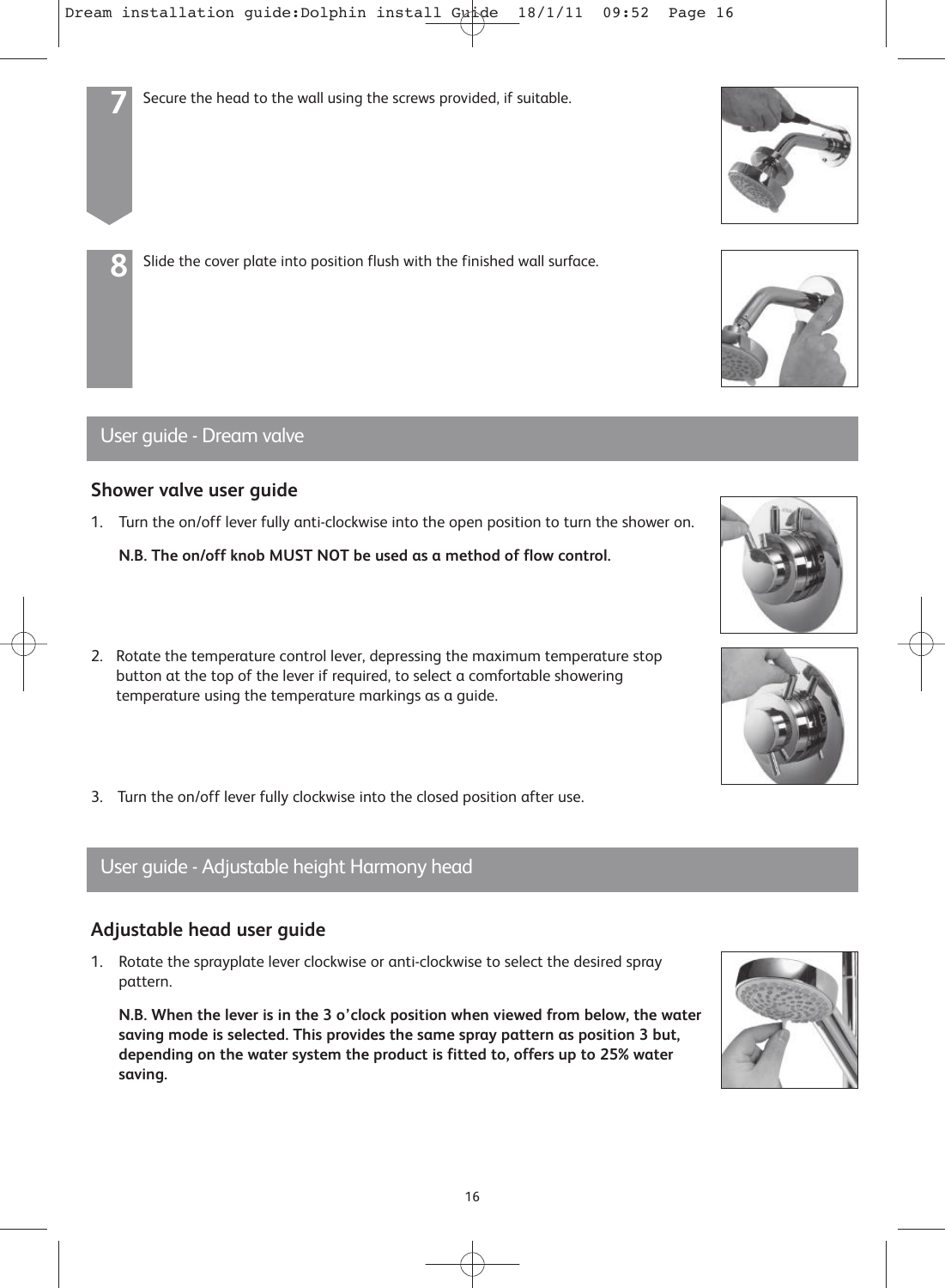2. To select the preferred height for the shower head, depress the levers fully to enable the slider to be moved up or down the rail.

3. Angular adjustment is made by carefully but firmly pulling forwards or pushing back the shower head against the knuckle ratchet in the holder.

### User guide - Fixed Harmony head

#### **Fixed head user guide**

1. Rotate the sprayplate lever clockwise or anti-clockwise to select the desired spray pattern.

**N.B. When the lever is in the 3 o'clock position when viewed from below, the water saving mode is selected. This provides the same spray pattern as position 3 but, depending on the water system the product is fitted to, offers up to 25% water saving.**

2. The angle of the fixed shower head can be adjusted. The shower head is mounted on a multi directional ball joint to allow for angular adjustment in any direction by carefully moving the shower head to the desired angle.

#### **Cleaning and maintenance**

Once a week with the shower valve fully open, we recommend turning the temperature control lever from full cold through to full hot several times to activate the internal valve anti-scale mechanism.

Your Aqualisa shower system should be cleaned using only a soft cloth and washing up liquid.

#### **DO NOT USE ABRASIVE CLEANERS.**

To reduce the requirement for chemical descaling in hard water areas, the shower heads incorporate soft rub clean teats. Any scale build that may occur in any of the holes can be broken down by gently rubbing the flexible tips of the jets during use.

Should chemical descaling of the head become necessary remove the shower head and fully immerse the shower rose in a mild proprietary descalent.

**It is imperative that descaling is carried out strictly in accordance with the manufacturer's instructions.**







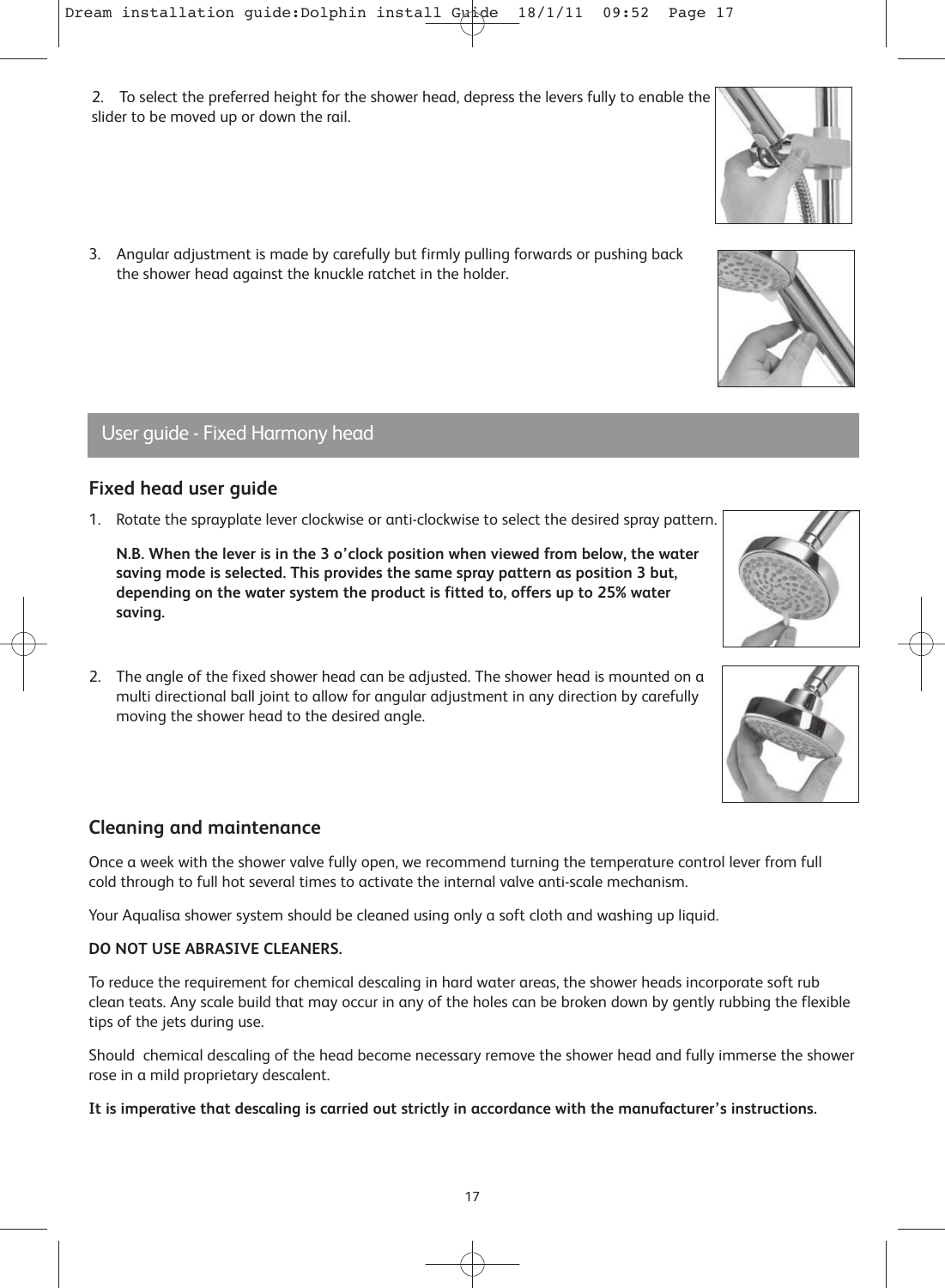# Commissioning – Dream concealed

The Dream concealed valve is pre-set to a safe maximum shower temperature. During use, the action of the stop button may be overridden by depressing it as the temperature control is rotated. Should it be necessary to reset the maximum temperature position please observe the following procedures.

- 1. Ensure that the hot water system is at normal maximum temperature.
- 2. Turn the temperature control lever to the full cold position (9 o'clock).
- 3. Carefully remove the on/off control lever and set aside.
- 4. Loosen the grub screw within the on/off knob using the hexagonal key provided and pull the knob clear.
- 5. Remove the temperature control lever screws and pull the lever clear.
- 6. Carefully remove the coloured pre-set override ring and re-set in the appropriate direction to increase (clockwise) or decrease (anti-clockwise) the temperature where the override button needs to be pressed.
- 7. Depress the stop button and replace the temperature lever in the full cold position. Push the on/off knob into position fully home, but do not secure with the grub screw at this stage.
- 8. Test the shower by turning it on and slowly increasing the temperature, at the selected point, the button should pop up and prevent further movement.
- 9. Repeat the above process if the maximum temperature stop button needs further adjustment.

10. Follow steps 20 to 22 on page 12 to re-fit the temperature lever and on/off knob.

**Should the on/off knob need to be removed at any time, turn the knob fully off with the lever pointing in the 12 o'clock position. Unscrew the lever and set aside. Insert a 2.5mm hexagonal key into the lever fixing position and loosen the grub screw to enable the knob to be pulled clear.**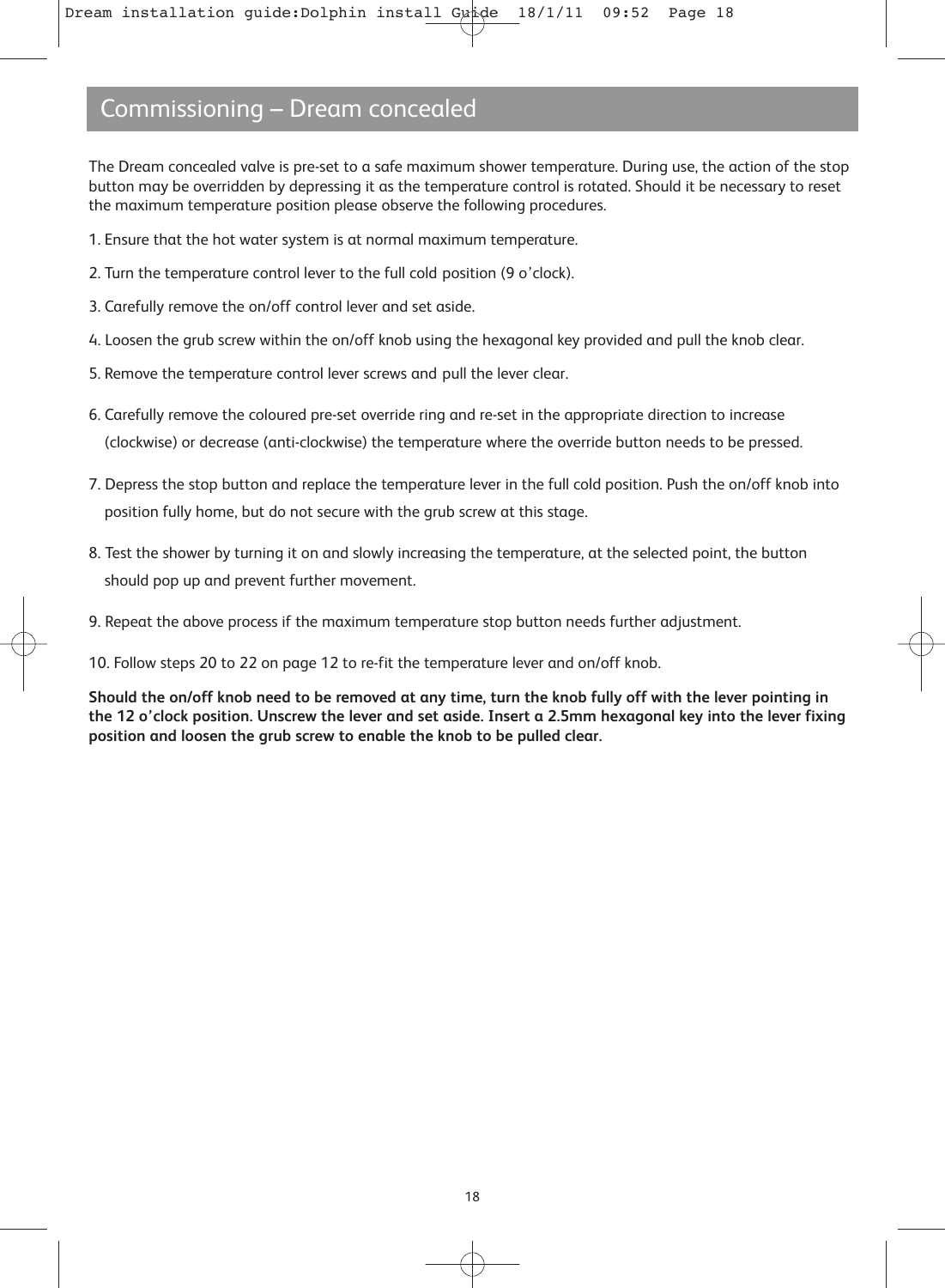# **Trouble shooting guide**

| Symptom                                                     | <b>Possible cause</b>                                                                                                                                                                                                                      | <b>Action</b>                                                                                                                                                                                                                                                                                      |
|-------------------------------------------------------------|--------------------------------------------------------------------------------------------------------------------------------------------------------------------------------------------------------------------------------------------|----------------------------------------------------------------------------------------------------------------------------------------------------------------------------------------------------------------------------------------------------------------------------------------------------|
| Water output is either all hot<br>or all cold, or cold only | Reversed inlet supplies                                                                                                                                                                                                                    | Check that the supplies<br>correspond with the inlet<br>markings                                                                                                                                                                                                                                   |
| Water output is not hot<br>enough                           | The temperature of the hot<br>water cylinder is too low<br>Water flow through the hot<br>water appliance is too fast<br>Water flow through the hot<br>water appliance is too fast<br>(Bath/shower mixers on<br>combination boiler systems) | The cylinder temperature<br>should be at least 15°c<br>hotter than the blend<br>Check the flow rate<br>recommendations with<br>the heater manufacturer<br>Adjust the flow control knob on<br>the mixer valve to reduce flow<br>until a comfortable showering or<br>bathing temperature is achieved |
| Flow rate is poor and water<br>temperature is low           | Airlock in the hot water<br>supply                                                                                                                                                                                                         | Check that the pipe work is laid<br>out in accordance with correct<br>practices, paying particular<br>attention to potential air-traps                                                                                                                                                             |
| Water temperature swings<br>regularly between hot and cold  | Cold water pressure is too high<br>The flow regulator has not been<br>fitted (Combi boiler systems)                                                                                                                                        | If the static water pressure<br>exceeds 10 bar, install a pressure<br>reducing valve (PRV) in<br>accordance with the installation<br>guide<br>Fit the flow regulator                                                                                                                               |
| Poor flow rate                                              | <b>Twisted hose</b><br>Debris in shower head<br>Debris in filters<br>Debris in cold inlet flow regulator<br>(combi boiler systems)                                                                                                         | Check for debris and clear as<br>necessary                                                                                                                                                                                                                                                         |